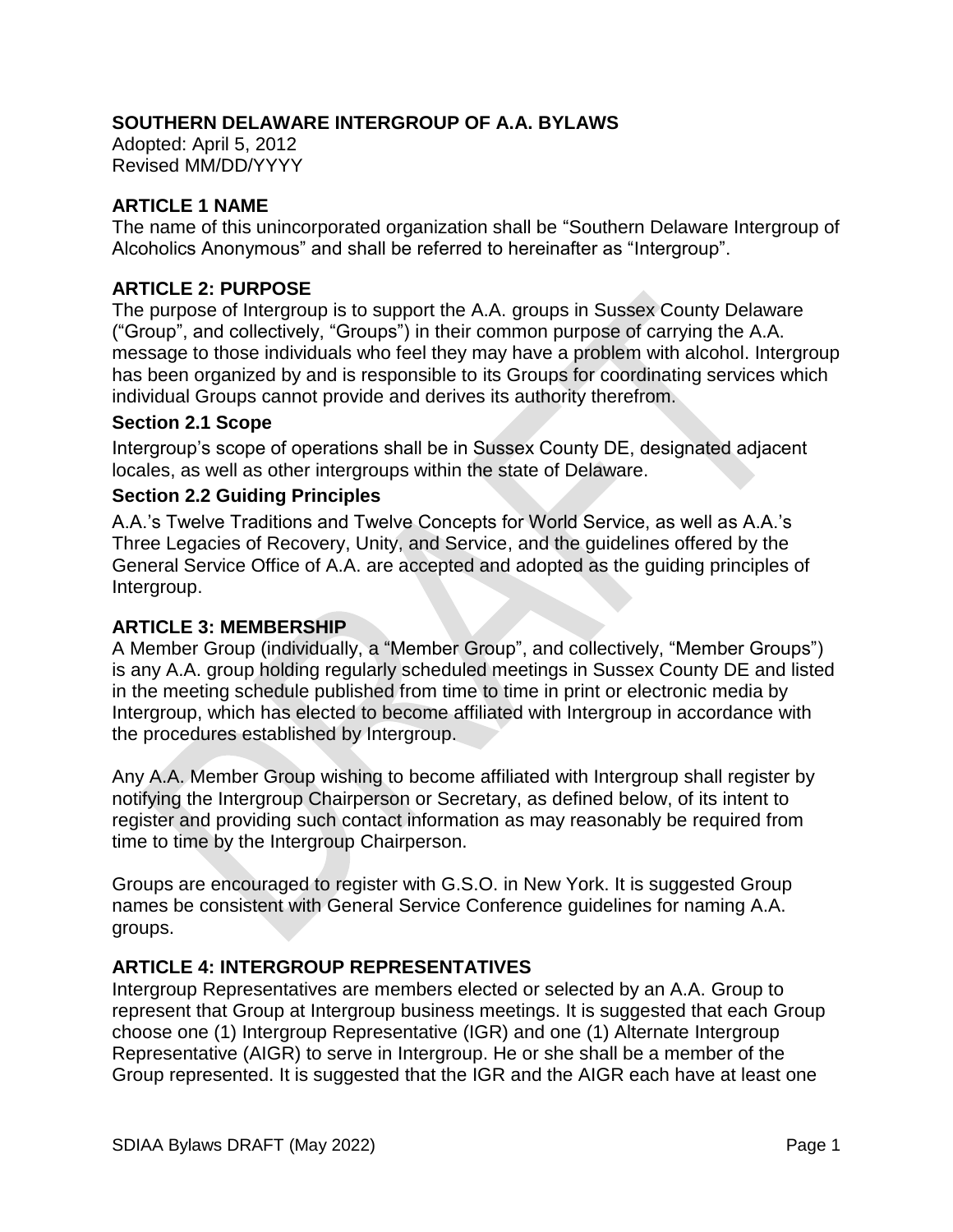(1) year of continuous sobriety. No person may serve concurrently as IGR or AIGR for more than one Group.

### **Section 4.1 Registration**

The IGR and/or AIGR shall provide contact information (name, address and email) to the Intergroup Secretary at the first meeting they attend.

### **Section 4.2 Confidentiality**

The contact information of all individual A.A. members submitted to and on file with Intergroup shall be kept confidential in accordance with A.A.'s principle of anonymity and as allowed by applicable law.

## **ARTICLE 5: MEETINGS**

### **Section 5.1 Regular Meetings**

Regular meetings of the representatives shall be at held the first Thursday of each month at such time and place as shall be designated from time to time by the Chairperson. The time and place for all regular meetings shall be posted on the SDIAA website for no less than one week prior to the meeting.

### **Section 5.2 Annual Meeting**

The regular meeting held in the month of November shall be the annual meeting of Intergroup. Election of officers shall be held at the annual meeting or such later meeting as may be determined by vote of the majority of Intergroup Representatives present and entitled to vote.

### **Section 5.3 Special Meeting**

Special meetings may be called at any other time by the Chairperson or upon the request of a majority of the Steering Committee, or on the request of representatives of at least a majority of the participating Member Groups present.

Notice of all special meetings shall be posted on the SDIAA website for no less than one week prior to the meeting. A written summary of the issue that precipitated the special meeting will accompany the notice of the subsequent meeting. It is the responsibility of the Chairperson to write or appoint a representative to write this summary.

The Secretary shall email all representatives and/or their alternates at their last known email addresses. Notification will be given at least one week prior to the designated date for such meeting.

## **Section 5.5 Meeting Procedure**

The Intergroup Chair shall preside at Intergroup meetings and the Intergroup Secretary (or IGR designee) shall take minutes of the meeting.

## **ARTICLE 6: ATTENDANCE AND VOTING**

### **Section 6.1 Attendance**

All attendees shall sign in at Intergroup meetings and indicate if they are an IGR or an AIGR voting representative from their respective Group. This is for the purpose of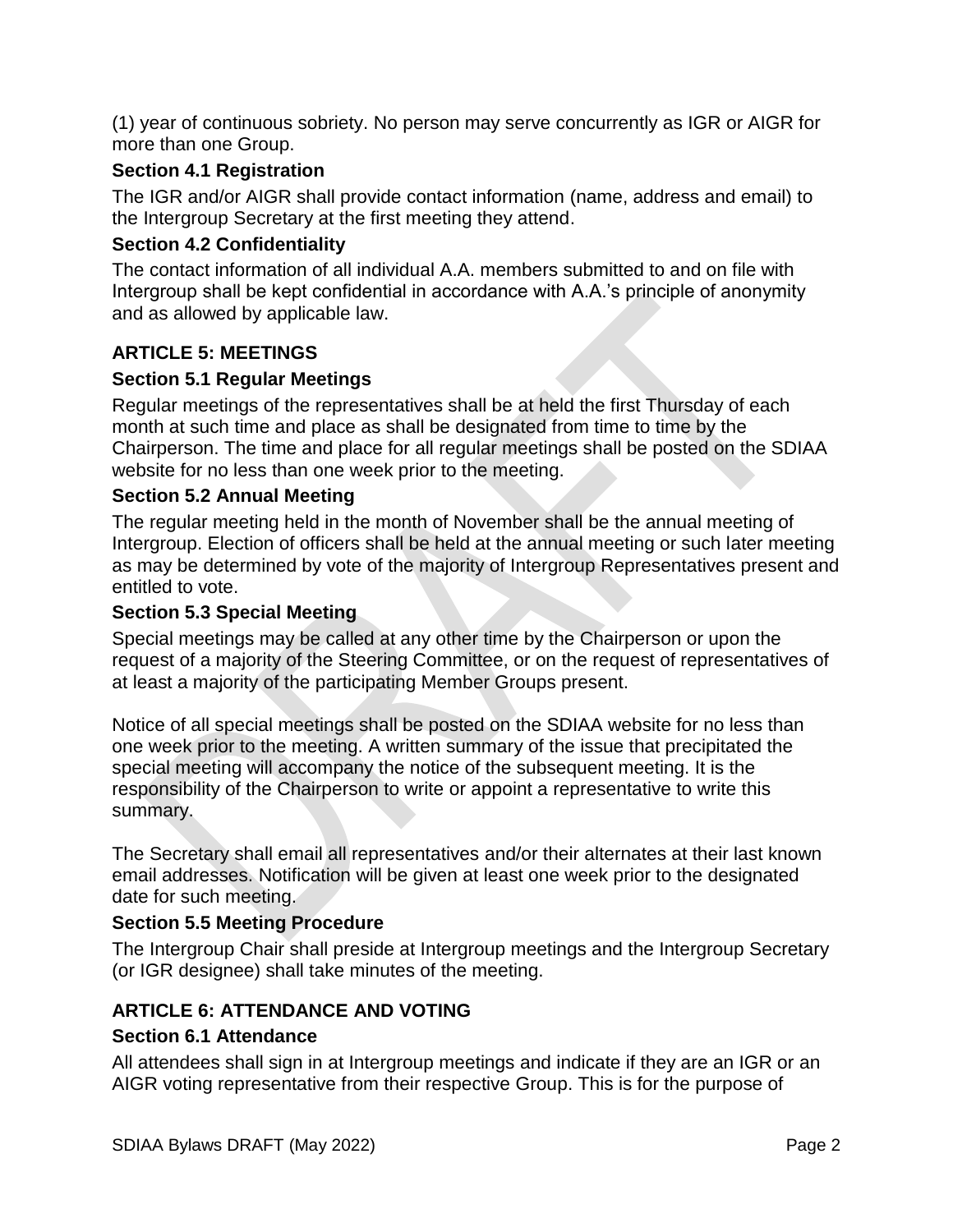establishing a vote count in the room which will dictate the number of votes needed for a majority.

District Committee Members (D.C.M.s), the Area Delegate and other members of the A.A. Area Committee are considered invited guests of Intergroup and may deliver reports pertinent to their position. They cannot take part in the business proceedings of the Intergroup meeting unless so recognized by the Chairperson.

### **Section 6.2 Voting**

Each participating Group shall be entitled to one vote at meetings of Intergroup representatives and each representative can represent only one Group. Officers cannot vote at an Intergroup Meeting, but officers can provide facts or pertinent information when requested. Officers cannot express opinions, minority or otherwise, after a vote has been taken on an issue. There shall be no voting by proxy.

## **ARTICLE 7: OFFICERS**

The officers shall consist of a Chairperson, Vice Chairperson, Secretary, Treasurer and Chair Emeritus. Officer's terms shall be for two (2) years. No one may serve consecutive terms in the same position. In reference to consecutive terms, time served in interim positions does not apply. If a successor is not elected at the end of an Officer's term, that person will remain in office until the election of a successor.

### **Section 7.1 Chairperson**

- 1. The Chairperson shall preside at all meetings of Intergroup. If the Chairperson is unable to attend, he or she shall arrange to have the Vice Chairperson preside.
- 2. The Chairperson shall appoint all committees necessary to the orderly administration of the affairs of the association. Said appointments shall be communicated to the Intergroup representatives.
- 3. The Chairperson shall participate as an "ex officio" member of all committees.
- 4. The Chairperson shall be responsible for the preparation and presentation of the annual budget, said presentation to be no later than the January meeting.
- 5. The Chairperson is a voting member of the Steering Committee.

## **Section 7.2 Vice-Chairperson**

- 1. The Vice-Chairperson shall perform all the duties of the Chairperson when the Chairperson is absent for any reason.
- 2. The Vice-Chairperson shall, under the supervision of the Chairperson, oversee any special committee assignments as designated by the Chairperson.
- 3. In the case of permanent vacancy in the office of Chairperson, the Vice Chairperson shall assume the responsibilities of the Chairperson until the completion of an interim election.
- 4. The Vice-Chairperson shall assume the duties of the Chairperson during any absence of the Chairperson.
- 5. The Vice-Chairperson is a voting member of the Steering Committee.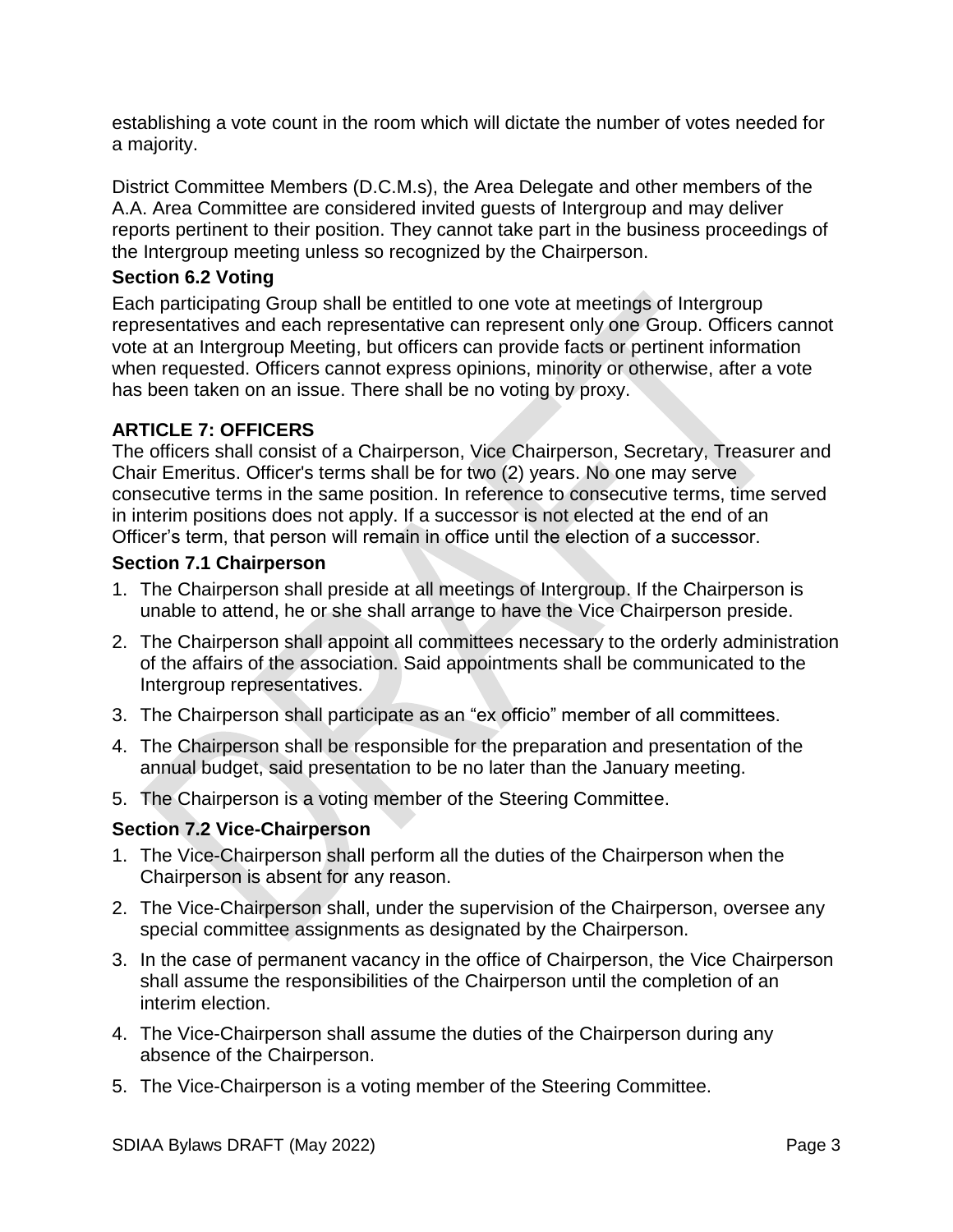## **Section 7.3 Secretary**

- 1. The Secretary shall attend all meetings of the Intergroup Representatives
- 2. The Secretary shall make a report of the minutes of all meetings of the Intergroup and record all motions.
- 3. The minutes will be stored and archived on the Intergroup hosting server.
- 4. The Secretary will maintain a current list of Officers and Intergroup Representatives.
- 5. The Secretary is a voting member of the Steering Committee.

### **Section 7.4 Treasurer**

- 1. All of the financial affairs of the Intergroup shall be under the stewardship of the Treasurer.
- 2. The Treasurer shall be responsible for the financial records of all monies paid to Intergroup, or any committee thereof.
- 3. The Treasurer shall keep a monthly record of all monies received and disbursed, report monthly the financial status to Intergroup, and submit the books and records to audit as requested.
- 4. The Treasurer shall submit a financial report at each Intergroup meeting.
- 5. The Treasurer shall issue an annual report (calendar year) providing categorized revenues and expenditures and prepare the annual budget in conjunction with the Chair. This report may be generated with the support with outside resources.
- 6. The Treasurer and/or Chairperson shall have the authority to sign checks issued against SDIAA. Disbursements exceeding \$350.00 shall be signed by two officers or designees.
- 7. The Treasurer is a voting member of the Steering Committee.

### **Section 7.5 Chair Emeritus**

- 1. The Chair Emeritus actively participates in transitioning a newly elected Chairperson to foster continuity and maintain a relationship with Intergroup.
- 2. The Chair Emeritus participates in an advisory capacity at Intergroup meetings and those committee meetings for which their attendance is requested by the current Officers or Committees.
- 3. The Chair Emeritus will assume the duties of the Chairperson during any absence of the Chairperson and Vice-Chairperson.
- 4. The term of office is one year.
- 5. The Chair Emeritus is a non-voting member of the Steering Committee.

### **Section 7.6 Election of Officers**

- 1. In order to serve as an Officer of the Intergroup, a member must have two years of continuous sobriety and be a member of a Group participating in Intergroup.
- 2. Officers shall be elected in a staggered manner by simple majority to aid in the continuity of office and ease transition.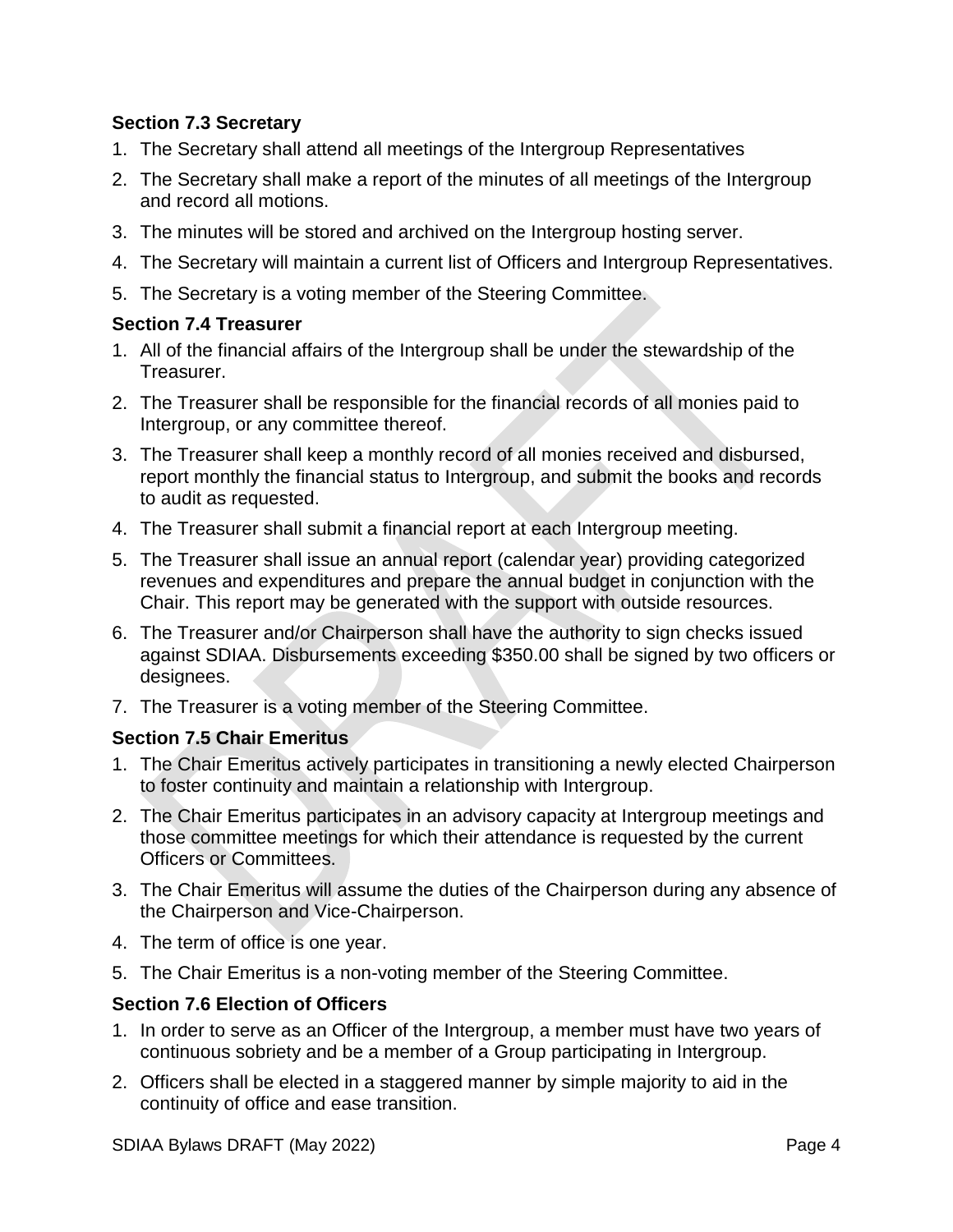- 3. The Chairperson and Vice-Chairperson shall be elected in odd numbered years, and the Secretary and Treasurer in even numbered years.
- 4. Chairperson will appoint a Nominating Committee at the September meeting who will prepare a slate of nominees for election. The Nominating Committee will present their nominees at the October meeting.
- 5. The representatives at the November meeting shall elect officers to fill the appropriate positions for that given year. Nominations from the floor may be made at the November meeting.
- 6. All newly elected officers shall assume their duties in January.
- 7. In the event an office becomes vacant for any reason whatsoever between annual elections, the Chairperson shall give notice of an election to fill such vacancy at the next regularly scheduled meeting.

### **Section 7.7 Unexpected Vacancies**

Unexpected vacancies in all officer positions shall be filled by an Interim Election held at the first meeting after the vacancy is announced at Intergroup.

### **Section 7.8 Removal from Office**

- 1. Any Intergroup Officer who shall consume alcoholic beverages automatically resigns from his/her office.
- 2. All officers shall be subject to removal from office by majority vote of the member Groups' Representatives that are eligible to vote. A motion must be made and seconded. This motion will automatically be tabled until the next business meeting. The motion must be clearly stated in the minutes for that meeting. The motion will then be brought under old business at the following business meeting

# **ARTICLE 8: COMMITTEES**

## **Section 8.1 Standing Committees**

The standing committees are, but are not limited to Accessibility, Answering Service, Archives, Bridging the Gap/Treatment, Corrections, Crest, Cooperation with the Professional Community (C.P.C.), Liaison Area 12, Literature, Public Information (P.I.), Special Events and Website/Tech.

- 1. The Chairperson of each Committee is appointed by the Intergroup Chairperson. They are not elected officers.
- 2. The Chairperson of each Committee shall be responsible to assure performance of the purposes of the Committee including the attraction and direction of Committee members. It is intended that each outgoing Chairperson shall mentor the newly elected Chairperson.
- 3. Committees shall meet as necessary to conduct their business.
- 4. All Committees shall be responsible for giving a brief report on their committee's activities at the regular meeting of the Intergroup representatives.
- 5. Committee terms are two years and expire with the election of a new Chairperson. In keeping with "Tradition Two" the principle of rotation is suggested. In the event of a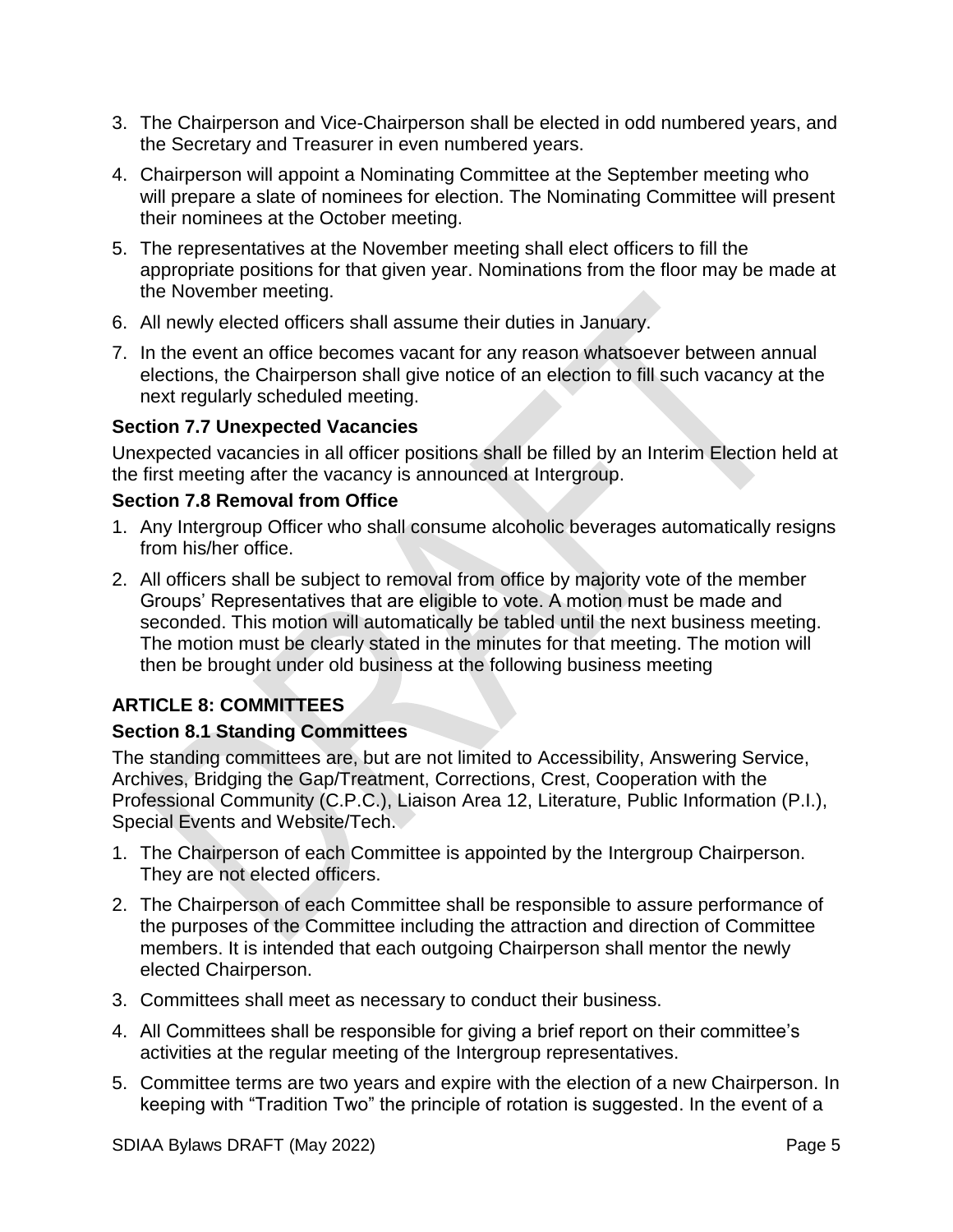vacancy occurring, the Chairperson shall appoint a replacement to fulfill the term of the original appointment. Any person appointed to fulfill a vacancy is not prohibited from making themselves available to fulfill a full term concurrent appointment (i. e. succeed themselves).

- 6. Committee chairs are responsible for their budgets and should maintain accurate records. Some committees will have bills paid for them by the treasurer such as printing, telephone bills, etc. Others will be managed by the chair person. Committee chairs cannot spend more than 50% (fifty per cent) of their budget in one transaction without first reviewing same with Chairperson and Treasurer.
- 7. Any monies given directly to a committee by an individual or Group must be processed through the Treasurer like any other monies received by Intergroup. Said money can be earmarked for the intended committee, but it must be recorded properly. Any material items given directly to a committee chairperson for the use of his/her committee must be properly reported to Intergroup.

### **Section 8.2 Steering Committee**

There shall be a Steering Committee (SC) comprised of the four (4) elected officers (Chairperson, Vice-Chairperson, Secretary and Treasurer), the Chair Emeritus and up to three (3) members at large elected by Intergroup for a term of two (2) years. SC members shall have two (2) years of continuous sobriety and have served previously in an A.A. trusted servant position. These requirements may be waived at the discretion of Intergroup.

The purpose of this committee is to provide oversight and guidance to Intergroup, acting in an advisory capacity for initiatives and projects across committees and business functions. The committee sets the strategic direction of Intergroup and provides advice on special projects.

### **Section 8.3 Audit Committee**

The Audit Committee, if set, may obtain the services of a financial professional with the approval of the Steering Committee. The Audit Committee may include the Intergroup Chair and two or more active Intergroup members of member groups. These committee members shall be selected and approved by the Steering Committee

### **Section 8.4 Special Committees**

The Chairperson may appoint other special committees to serve specific purposes.

## **ARTICLE 9 FINANCES**

### **Section 9.1 Financial Support**

A.A.'s Finance Guidelines are accepted and adopted as the guiding principles of Intergroup's financial support.

1. Intergroup shall be entirely self-supporting in accordance with AA's Seventh Tradition. This shall be achieved by voluntary contributions of member groups/meetings, individual member contributions, ongoing activities of Intergroup committees, as well as the sale of A.A. Conference-approved literature and other items approved by the Steering Committee.